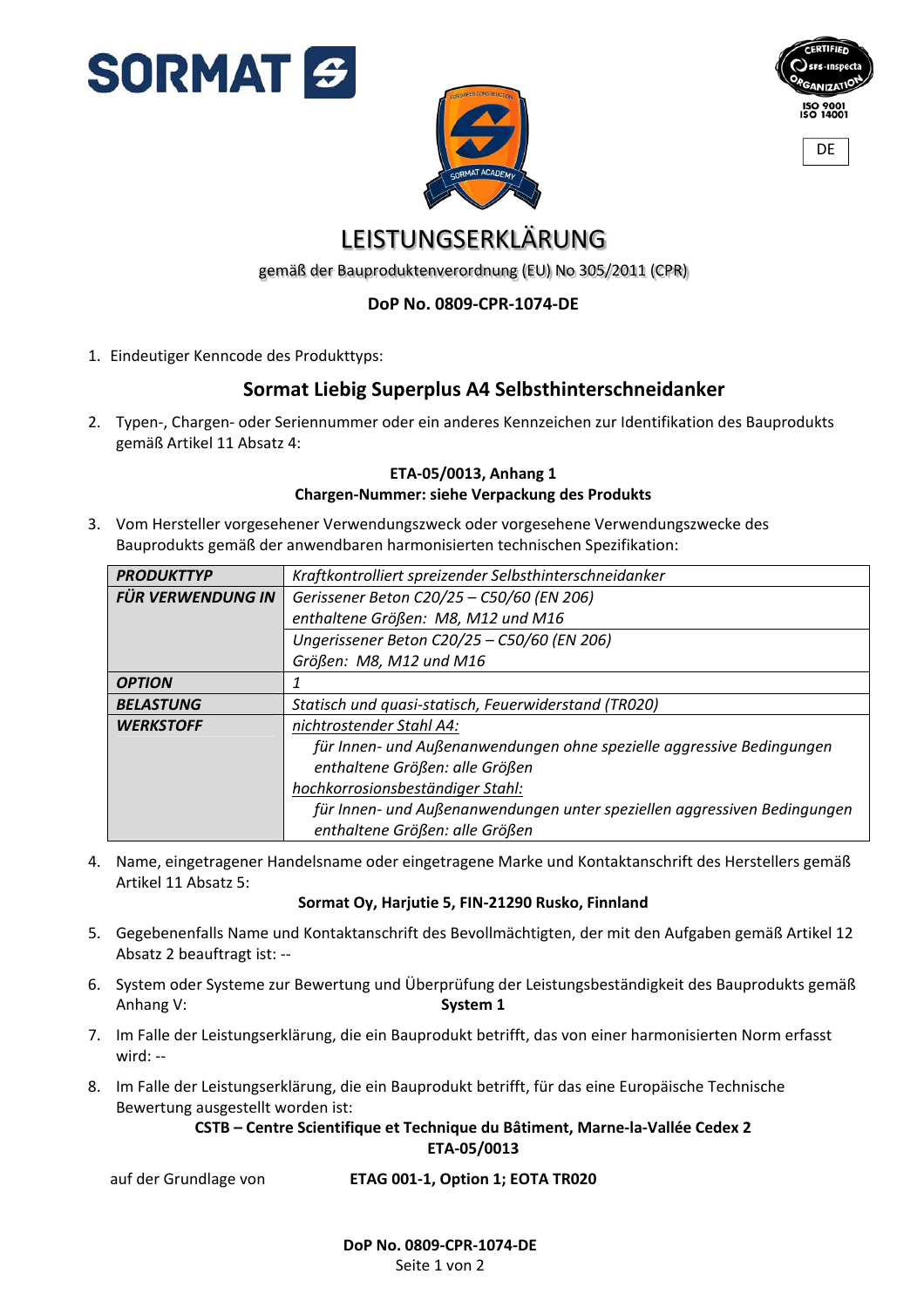





**Die notifizierte Stelle 0809 hat nach dem System 1 vorgenommen:**

- (i) Erstprüfung des Produkts;
- (ii) Erstinspektion des Werkes und der werkseigenen Produktionskontrolle;
- (iii) Laufende Überwachung, Beurteilung und Anerkennung der werkseigenen Produktionskontrolle

### **und das Konformitätszertifikat 0809‐CPR‐1074 ausgestellt.**

9. Erklärte Leistung:

| <b>WESENTLICHE MERKMALE</b>                          | <b>BEMESSUNGSVERFAHREN</b> | <b>LEISTUNG</b>           | <b>HARMONISIERTE</b><br><b>TECHNISCHE</b><br><b>SPEZIFIKATION</b> |
|------------------------------------------------------|----------------------------|---------------------------|-------------------------------------------------------------------|
| <b>CHARAKTERISTISCHE</b><br><b>ZUGTRAGFÄHIGKEIT</b>  | ETAG 001 Anhang C          | ETA-05/0013, Anhang 5     | ETAG 001-1,<br><b>EOTA TR020</b>                                  |
|                                                      | EOTA TR020                 | ETA-05/0013, Anhang 9, 10 |                                                                   |
| <b>CHARAKTERISTISCHE</b><br><b>QUERTRAGFÄHIGKEIT</b> | ETAG 001 Anhang C          | ETA-05/0013, Anhang 7     |                                                                   |
|                                                      | EOTA TR020                 | ETA-05/0013, Anhang 11    |                                                                   |
| <b>MINIMALER RAND- UND</b><br><b>ACHSABSTAND</b>     | ETAG 001 Anhang C          | ETA-05/0013, Anhang 4     |                                                                   |
|                                                      | EOTA TR020                 | ETA-05/0013, Anhang 9, 10 |                                                                   |
| <b>VERSCHIEBUNG FÜR DEN</b>                          |                            |                           |                                                                   |
| <b>GRENZZUSTAND DER</b>                              | ETAG 001 Anhang C          | ETA-05/0013, Anhang 6, 8  |                                                                   |
| <b>GEBRAUCHSTAUGLICHKEIT</b>                         |                            |                           |                                                                   |

Wenn gemäß den Artikeln 37 oder 38 die Spezifische Technische Dokumentation verwendet wurde, die Anforderungen, die das Produkt erfüllt: ‐‐

10.Die Leistung des Produkts gemäß den Nummern 1 und 2 entspricht der erklärten Leistung nach Nummer 9.

Verantwortlich für die Erstellung dieser Leistungserklärung ist allein der Hersteller gemäß Nummer 4.

Unterzeichnet für den Hersteller und im Namen des Herstellers von:



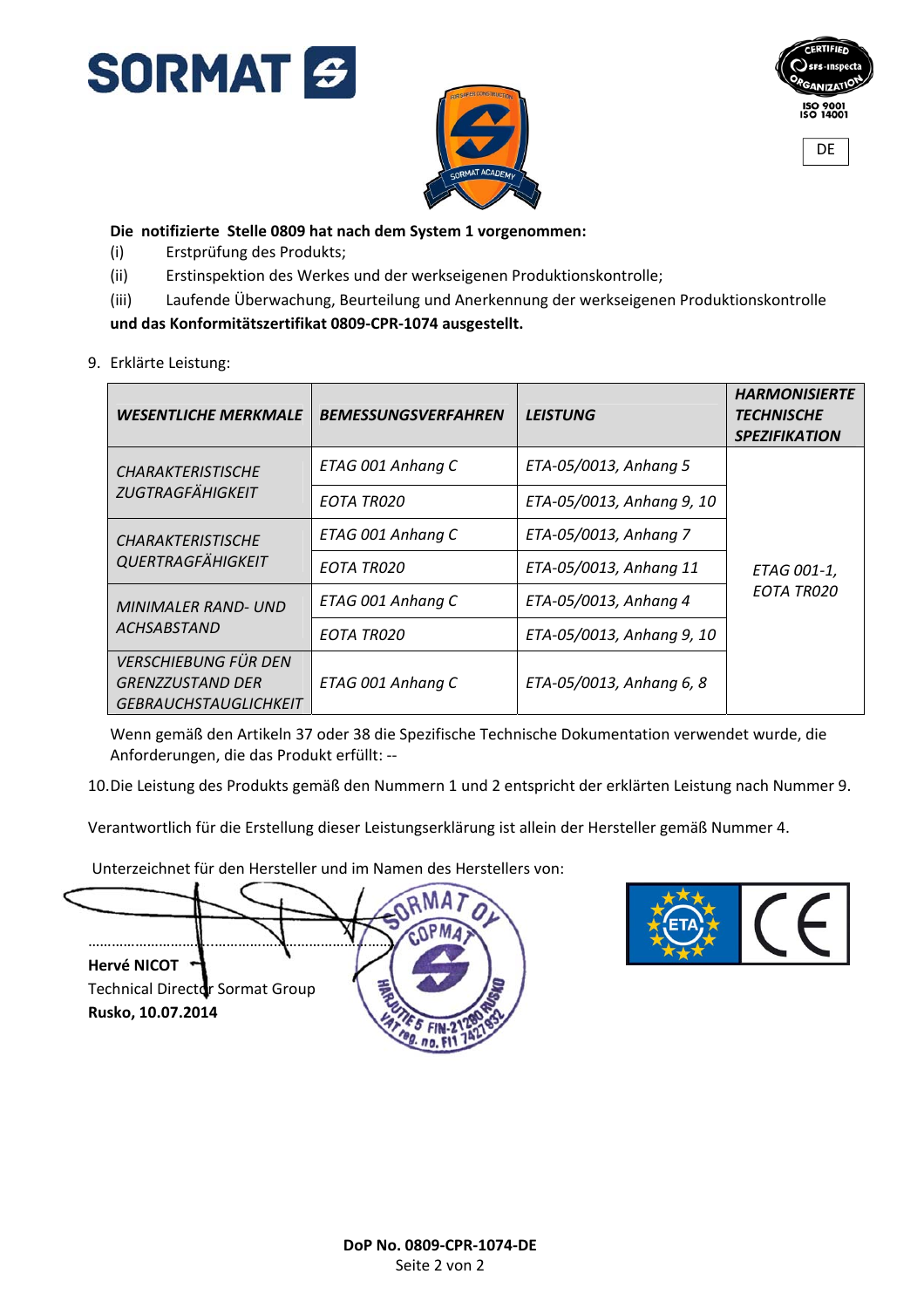





EN

# DECLARATION OF PERFORMANCE

According to Construction Product Regulation (EU) No 305/2011 (CPR)

### **DoP No. 0809‐CPR‐1074‐EN**

1. Unique identification code of the product-type:

## **Sormat Liebig Superplus A4 self‐undercutting anchor**

2. Type, batch or serial number or any other element allowing identification of the construction product as required pursuant to Article 11(4):

### **ETA‐05/0013, Annex 1 Batch number: see packaging of the product.**

3. Intended use or uses of the construction product, in accordance with the applicable harmonised technical specification, as foreseen by the manufacturer:

| <b>GENERIC TYPE</b> | Torque controlled self-undercutting anchor                         |  |  |  |  |  |
|---------------------|--------------------------------------------------------------------|--|--|--|--|--|
| <b>FOR USE IN</b>   | Cracked concrete C20/25 - C50/60 (EN 206)                          |  |  |  |  |  |
|                     | Covered sizes: M8, M12 and M16                                     |  |  |  |  |  |
|                     | Non-cracked concrete C20/25 - C50/60 (EN 206)                      |  |  |  |  |  |
|                     | Covered sizes: M8, M12 and M16                                     |  |  |  |  |  |
| <b>OPTION</b>       |                                                                    |  |  |  |  |  |
| <b>LOADING</b>      | Static and quasi static, resistance to fire (TR020)                |  |  |  |  |  |
| <b>MATERIAL</b>     | stainless steel:                                                   |  |  |  |  |  |
|                     | internal and external use without particular aggressive conditions |  |  |  |  |  |
|                     | covered sizes: all sizes                                           |  |  |  |  |  |
|                     | highly corrosion resistant steel:                                  |  |  |  |  |  |
|                     | internal and external use with particular aggressive conditions    |  |  |  |  |  |
|                     | covered sizes: all sizes                                           |  |  |  |  |  |

4. Name, registered trade name or registered trade mark and contact address of the manufacturer as required pursuant to Article 11(5):

#### **Sormat Oy, Harjutie 5, FIN‐21290 Rusko, Finland**

- 5. Where applicable, name and contact address of the authorised representative whose mandate covers the tasks specified in Article 12(2): ‐‐
- 6. System or systems of assessment and verification of constancy of performance of the construction product as set out in Annex V: **System 1**
- 7. In case of the declaration of performance concerning a construction product covered by a harmonised standard: ‐‐
- 8. In case of the declaration of performance concerning a construction product for which a European Technical Assessment has been issued:

### **CSTB – Centre Scientifique et Technique du Bâtiment, Marne‐la‐Vallée Cedex 2 ETA‐05/0013**

on the basis of **ETAG 001‐1, Option 1; TR020**